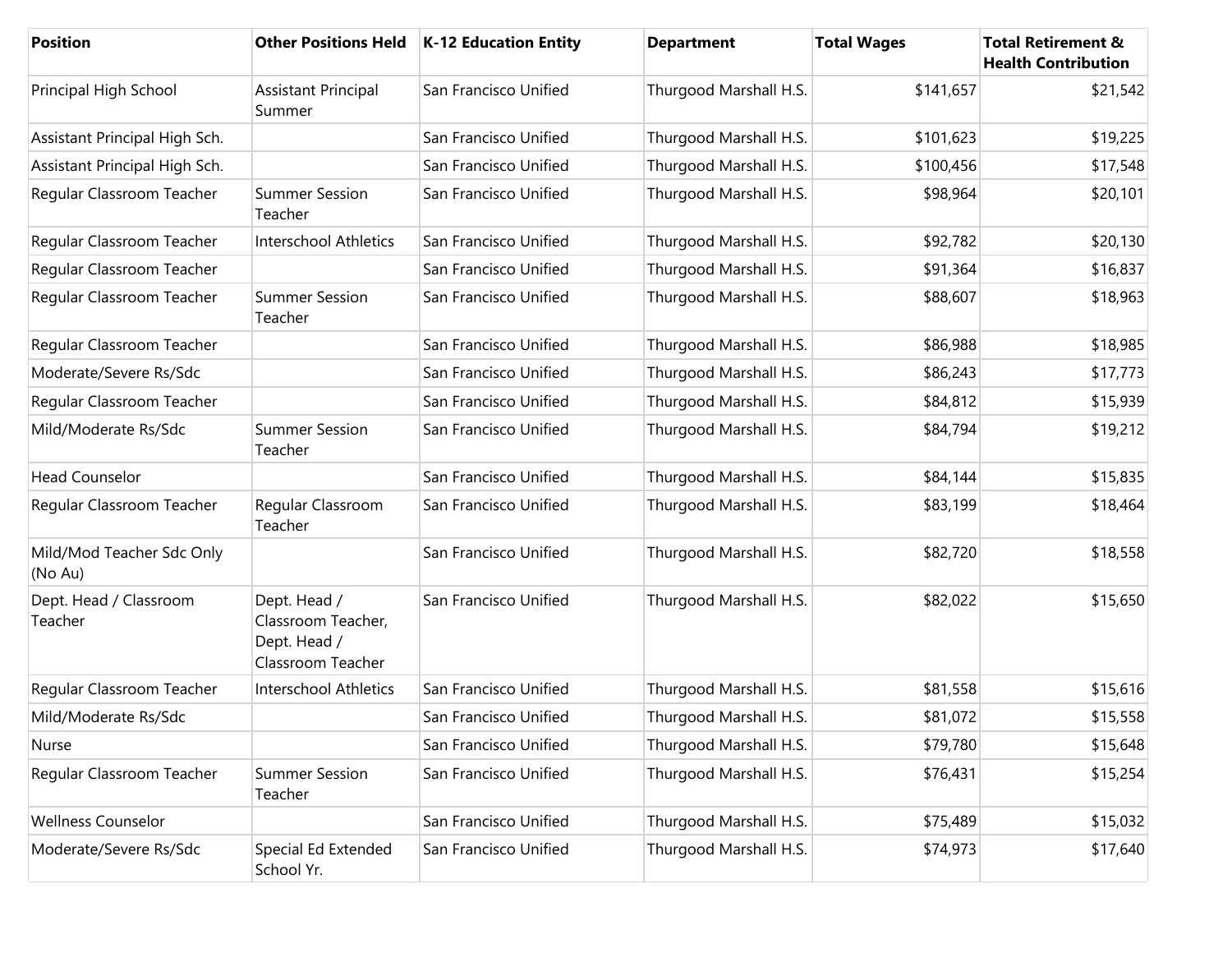| Regular Classroom Teacher            | <b>Summer Session</b><br>Teacher         | San Francisco Unified | Thurgood Marshall H.S. | \$70,864 | \$14,573 |
|--------------------------------------|------------------------------------------|-----------------------|------------------------|----------|----------|
| Instructional Reform Facilitator     |                                          | San Francisco Unified | Thurgood Marshall H.S. | \$70,684 | \$17,860 |
| Regular Classroom Teacher            | Summer Session<br>Teacher                | San Francisco Unified | Thurgood Marshall H.S. | \$70,531 | \$14,714 |
| Regular Classroom Teacher            |                                          | San Francisco Unified | Thurgood Marshall H.S. | \$69,288 | \$6,685  |
| Counselor                            | <b>Interschool Athletics</b>             | San Francisco Unified | Thurgood Marshall H.S. | \$67,786 | \$13,931 |
| Regular Classroom Teacher            |                                          | San Francisco Unified | Thurgood Marshall H.S. | \$66,699 | \$14,157 |
| Counselor                            |                                          | San Francisco Unified | Thurgood Marshall H.S. | \$65,179 | \$14,184 |
| Regular Classroom Teacher            |                                          | San Francisco Unified | Thurgood Marshall H.S. | \$64,893 | \$14,173 |
| Regular Classroom Teacher            |                                          | San Francisco Unified | Thurgood Marshall H.S. | \$63,408 | \$13,790 |
| Regular Classroom Teacher            |                                          | San Francisco Unified | Thurgood Marshall H.S. | \$62,505 | \$13,786 |
| Regular Classroom Teacher            |                                          | San Francisco Unified | Thurgood Marshall H.S. | \$62,219 | \$13,919 |
| Regular Classroom Teacher            |                                          | San Francisco Unified | Thurgood Marshall H.S. | \$61,285 | \$13,649 |
| Mild/Moderate Rs/Sdc                 |                                          | San Francisco Unified | Thurgood Marshall H.S. | \$59,501 | \$12,383 |
| Secondary Music Teacher              |                                          | San Francisco Unified | Thurgood Marshall H.S. | \$57,433 | \$5,828  |
| Regular Classroom Teacher            |                                          | San Francisco Unified | Thurgood Marshall H.S. | \$57,066 | \$13,405 |
| Regular Classroom Teacher            |                                          | San Francisco Unified | Thurgood Marshall H.S. | \$56,589 | \$13,188 |
| Regular Classroom Teacher            |                                          | San Francisco Unified | Thurgood Marshall H.S. | \$56,540 | \$13,195 |
| 1092 It Operator Support<br>Admin II |                                          | San Francisco Unified | Thurgood Marshall H.S. | \$56,246 | \$20,758 |
| Regular Classroom Teacher            | Day-To-Day Sub,<br>Secondary Art Teacher | San Francisco Unified | Thurgood Marshall H.S. | \$54,940 | \$13,055 |
| Counselor                            |                                          | San Francisco Unified | Thurgood Marshall H.S. | \$54,633 | \$13,004 |
| Custodian                            | Custodian                                | San Francisco Unified | Thurgood Marshall H.S. | \$54,490 | \$30,093 |
| Custodian                            |                                          | San Francisco Unified | Thurgood Marshall H.S. | \$51,890 | \$20,858 |
| Custodian                            |                                          | San Francisco Unified | Thurgood Marshall H.S. | \$49,576 | \$27,615 |
| Custodian                            |                                          | San Francisco Unified | Thurgood Marshall H.S. | \$49,428 | \$24,711 |
| Senior Clerk Typist                  | Interschool Athletics                    | San Francisco Unified | Thurgood Marshall H.S. | \$48,731 | \$12,448 |
| Senior Clerk Typist                  |                                          | San Francisco Unified | Thurgood Marshall H.S. | \$48,619 | \$12,499 |
| Custodian                            |                                          | San Francisco Unified | Thurgood Marshall H.S. | \$47,711 | \$25,985 |
| Mild/Moderate Rs/Sdc                 |                                          | San Francisco Unified | Thurgood Marshall H.S. | \$47,495 | \$12,303 |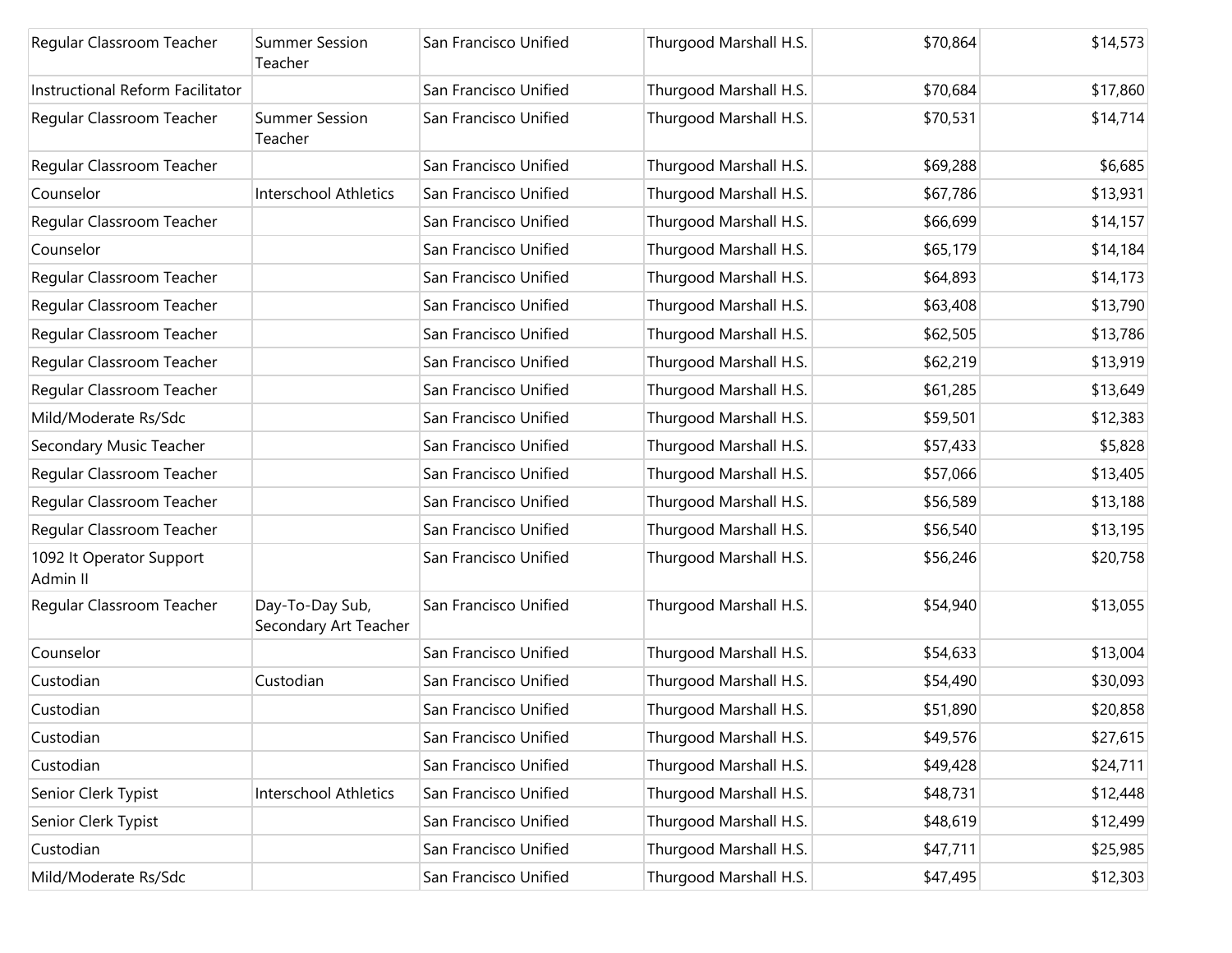| Security-Campus                                     | Interschool Athletics,<br>Com Rel Spec - Student<br>Advisor | San Francisco Unified | Thurgood Marshall H.S. | \$45,885 | \$7,692  |
|-----------------------------------------------------|-------------------------------------------------------------|-----------------------|------------------------|----------|----------|
| Custodian                                           |                                                             | San Francisco Unified | Thurgood Marshall H.S. | \$44,627 | \$20,449 |
| Family Liaison - Cantonese                          | Family Liaison -<br>Cantonese                               | San Francisco Unified | Thurgood Marshall H.S. | \$43,656 | \$7,810  |
| Regular Classroom Teacher                           |                                                             | San Francisco Unified | Thurgood Marshall H.S. | \$39,959 | \$3,548  |
| Community Rel Spec:<br>Attendance                   |                                                             | San Francisco Unified | Thurgood Marshall H.S. | \$39,231 | \$10,377 |
| Sped Para Community Access/T                        | Sped Para Community<br>Access/T                             | San Francisco Unified | Thurgood Marshall H.S. | \$34,761 | \$7,835  |
| Soar Para                                           | Sped Ia Sh - All Impair                                     | San Francisco Unified | Thurgood Marshall H.S. | \$34,414 | \$7,787  |
| Regular Classroom Teacher                           |                                                             | San Francisco Unified | Thurgood Marshall H.S. | \$34,014 | \$7,537  |
| Sped Para Community Access/T                        | Sped Para Community<br>Access/T                             | San Francisco Unified | Thurgood Marshall H.S. | \$33,986 | \$7,834  |
| Secondary Art Teacher                               | Regular Classroom<br>Teacher                                | San Francisco Unified | Thurgood Marshall H.S. | \$32,643 | \$6,065  |
| Regular Classroom Teacher                           |                                                             | San Francisco Unified | Thurgood Marshall H.S. | \$32,568 | \$7,408  |
| Sp/Ed. la Non-Sev H: All Impmt Sp/Ed. la Non-Sev H: | All Impmt                                                   | San Francisco Unified | Thurgood Marshall H.S. | \$32,110 | \$11,119 |
| Security-Campus                                     |                                                             | San Francisco Unified | Thurgood Marshall H.S. | \$31,993 | \$11,095 |
| Sped Para Community Access/T                        | <b>Sped Para Community</b><br>Access/T                      | San Francisco Unified | Thurgood Marshall H.S. | \$30,851 | \$7,645  |
| Sp/Ed. la Non-Sev H: All Impmt Sp/Ed. la Non-Sev H: | All Impmt                                                   | San Francisco Unified | Thurgood Marshall H.S. | \$30,813 | \$10,377 |
| Sped Para Community Access/T Mild/Moderate Rs/Sdc,  | Special Ed Extended<br>School Yr.                           | San Francisco Unified | Thurgood Marshall H.S. | \$30,458 | \$2,600  |
| Security-Campus                                     |                                                             | San Francisco Unified | Thurgood Marshall H.S. | \$29,047 | \$7,605  |
| Security-Campus                                     | Security-Campus                                             | San Francisco Unified | Thurgood Marshall H.S. | \$27,727 | \$14,769 |
| Sped Para Community Access/T Sped Para Community    | Access/T                                                    | San Francisco Unified | Thurgood Marshall H.S. | \$26,965 | \$10,329 |
| Sped Para Community Access/T                        | Sped Para Community<br>Access/T, Sped Ia Sh -<br>All Impair | San Francisco Unified | Thurgood Marshall H.S. | \$26,604 | \$7,170  |
| Sped Para Community Access/T                        |                                                             | San Francisco Unified | Thurgood Marshall H.S. | \$26,256 | \$7,645  |